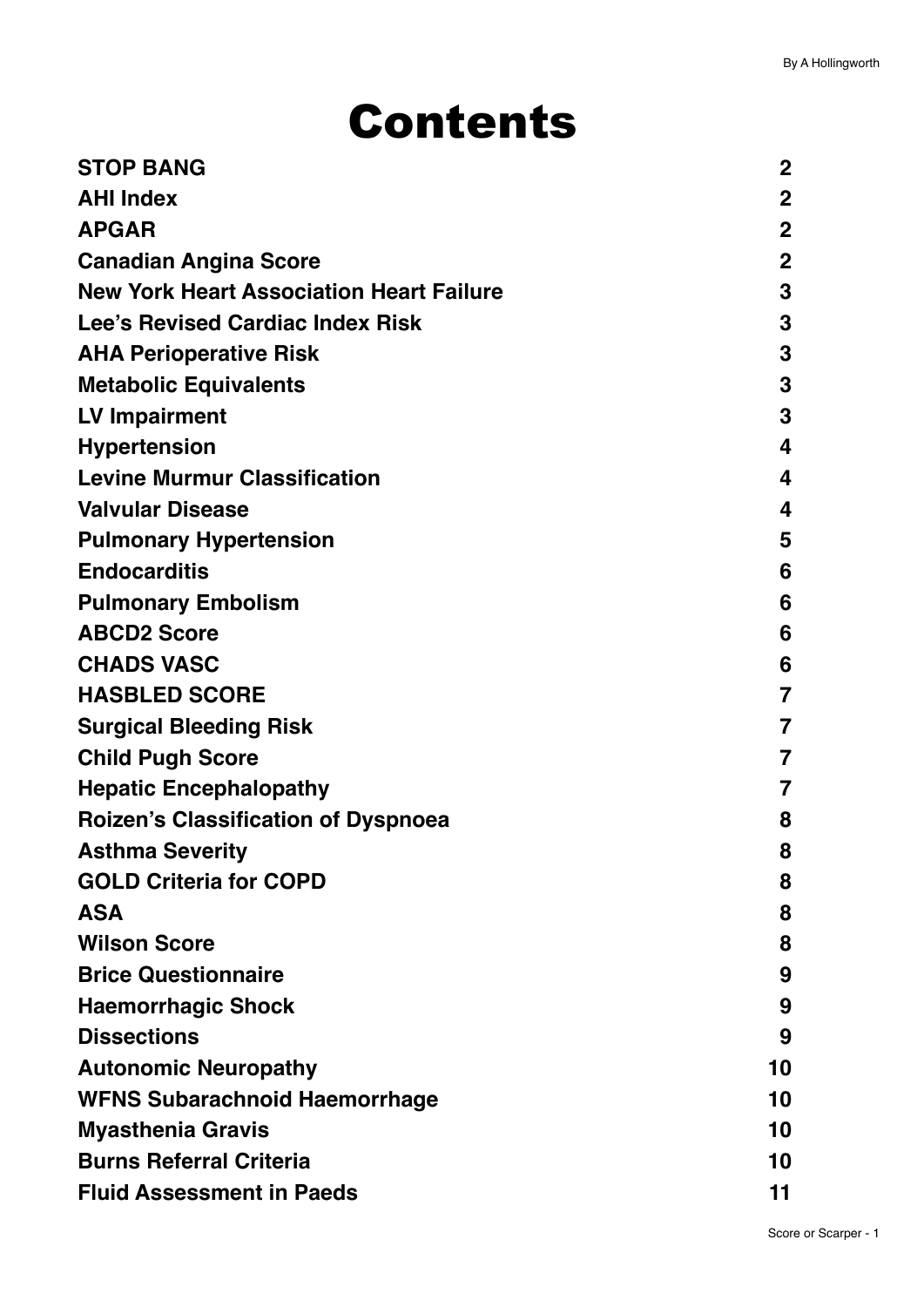## <span id="page-1-0"></span>STOP BANG

- STOP BANG OSA screening score for presence of OSA:
	- $\triangleright$  S nore loudly
	- ‣ T ired with daytime somnolence
	- ‣ O served apneoic episodes
	- $\triangleright$  P ressure = HTN
	- $\triangleright$  B MI  $>35$
	- $\rightarrow$  A ge  $>50$
	- ‣ N eck circumference >40cm
	- $\triangleright$  G ender = Male
	- $ightharpoonup$  score:
		- $\geq 3$  = high risk; sensitive but low specificity
		- $\geq 5$  = high risk OSA; high sensitivity & specificity

## <span id="page-1-1"></span>AHI Index

- AHI (Apnoea or hypopnoea index) = total episodes in night/number of hours slept

- ↳ not universally defined but ↓airflow by 30% or >4% desat an example
- ‣ index represents severity of OSA
- ‣ grading:
	- $< 5 =$  normal
	- $-5-15 =$  mild
	- $-15-30$  = moderate
	- $-$  >30 severe

# <span id="page-1-2"></span>APGAR

|                         | O           |                                | $\mathbf 2$                                 |
|-------------------------|-------------|--------------------------------|---------------------------------------------|
| Appearance Blue or pale |             | Pink body, blue<br>extremities | Pink                                        |
| <b>Pulse</b>            | Absent      | < 100                          | >100                                        |
| Grimace                 | No response | Grimace, or feeble<br>cry      | Cry or pull away when stimulated            |
| <b>Activity</b>         | <b>None</b> | Some flexion                   | Fixed arms & legs which resist<br>extension |
| Respiration             | None        | Weak, irregular<br>gasping     | Strong cry                                  |

# <span id="page-1-3"></span>Canadian Angina Score

- Canadian scale I-IV:
	- $\cdot$  1 = bothersome only only during v strenuous/prolonged activity
	- $\cdot$  2 = mild limitation only during vigorous activity
	- $\cdot$  3 = moderate limitation symptoms everyday living
	- $\cdot$  4 = total limitation angina @rest/unable to perform any activity without angina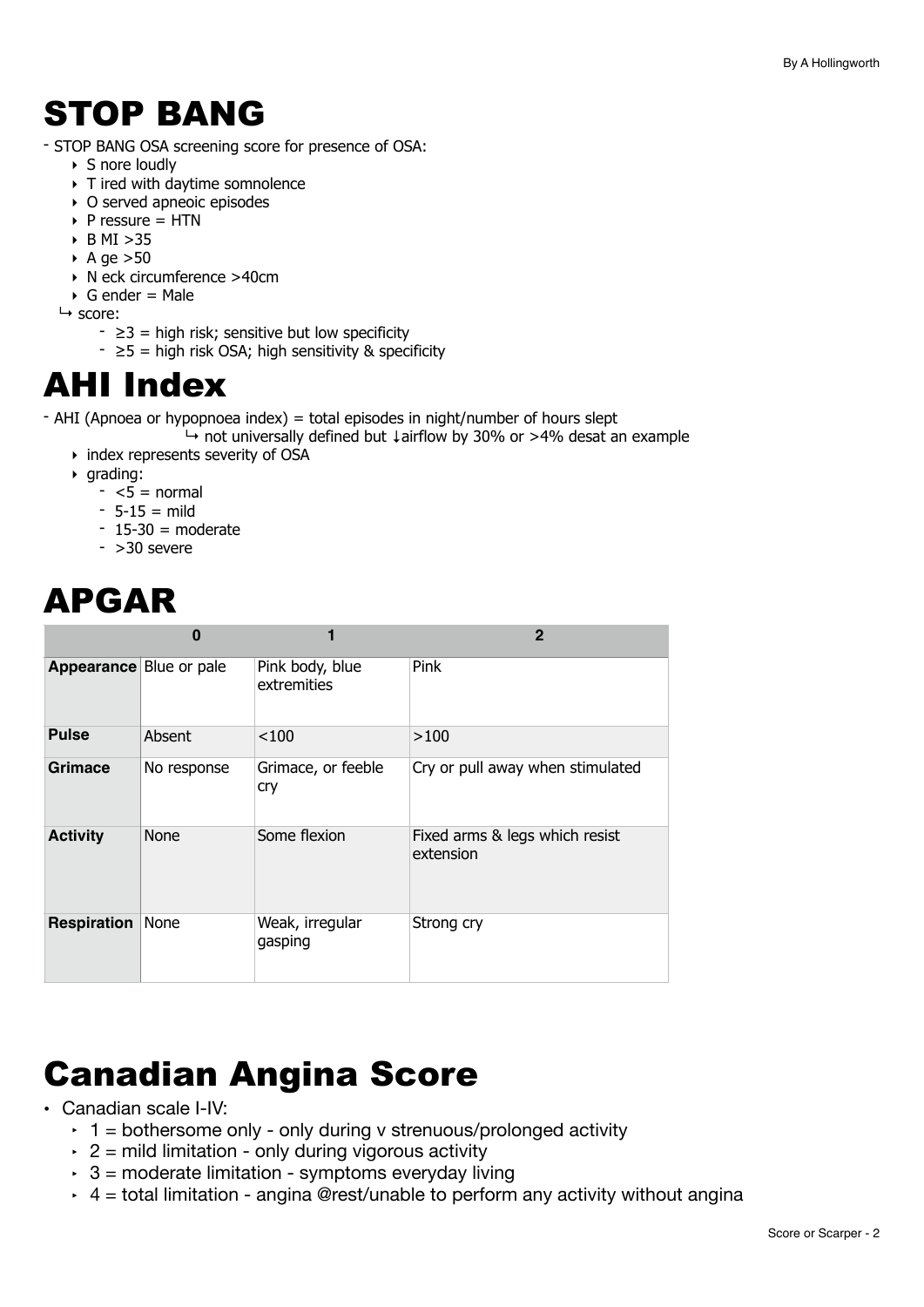# <span id="page-2-0"></span>New York Heart Association Heart Failure

- NYHA 1 -4:
	- $\cdot$  1 = no limitation: cardiac disease but no limitation ie no SOB up stairs
	- $\cdot$  2 = mild SOB during normal activity
	- $\cdot$  3 = marked limitation: comfortable only at rest. Symptoms walking short distances
	- $\cdot$  4 = severe limitation: Symptoms at rest. Mostly bed bound

## <span id="page-2-1"></span>Lee's Revised Cardiac Index Risk

- Lee's criteria for periop CVS risk in non-cardiac surgery (3 day MACE risk):

- ‣ high risk surgery (abdo, thoracic or suprainguinal vasc surgery)
	- ‣ Hx IHD
	- ‣ Hx stroke/TIA
	- ‣ Hx of heart failure
	- $\triangleright$  chronic renal impairment = creat >177
- ‣ DM on insulin
- $\rightarrow$  Risk of cardiac events periop based on number of factors:
	- $0 = 0.4\%$ 
		- $1 = 1\%$
		- $2 = 6\%$
		- ≥3 = 11%

- NB MACE = death, MI, cardiac arrest

## <span id="page-2-2"></span>AHA Perioperative Risk

Table 2 ACC/AHA clinical predictors of preoperative risk

#### Major

Unstable coronary syndromes (unstable angina/MI within 30 days) Decompensated congestive cardiac failure Significant arrhythmias Severe valvular disease

#### Intermediate

Mild angina pectoris Previous MI (>30 days earlier) Compensated or previous congestive cardiac failure Diabetes mellitus Renal insufficiency

#### Minor

Advanced age (>70 yr) **Abnormal ECG** Non-sinus rhythm History of stroke Uncontrolled systemic hypertension

## <span id="page-2-3"></span>Metabolic Equivalents

- 1 MET = 3.5ml/kg/min O2 consumption of 40yr old 70kg male
- Guide =
	- $\rightarrow$  1-4 = eating, dressing, walking around house
	- $\rightarrow$  4-10 = climbing flight of stairs, brief running, golf
	- $\rightarrow$  >10 = strenuous sports

# <span id="page-2-4"></span>LV Impairment

- By Ejection fraction: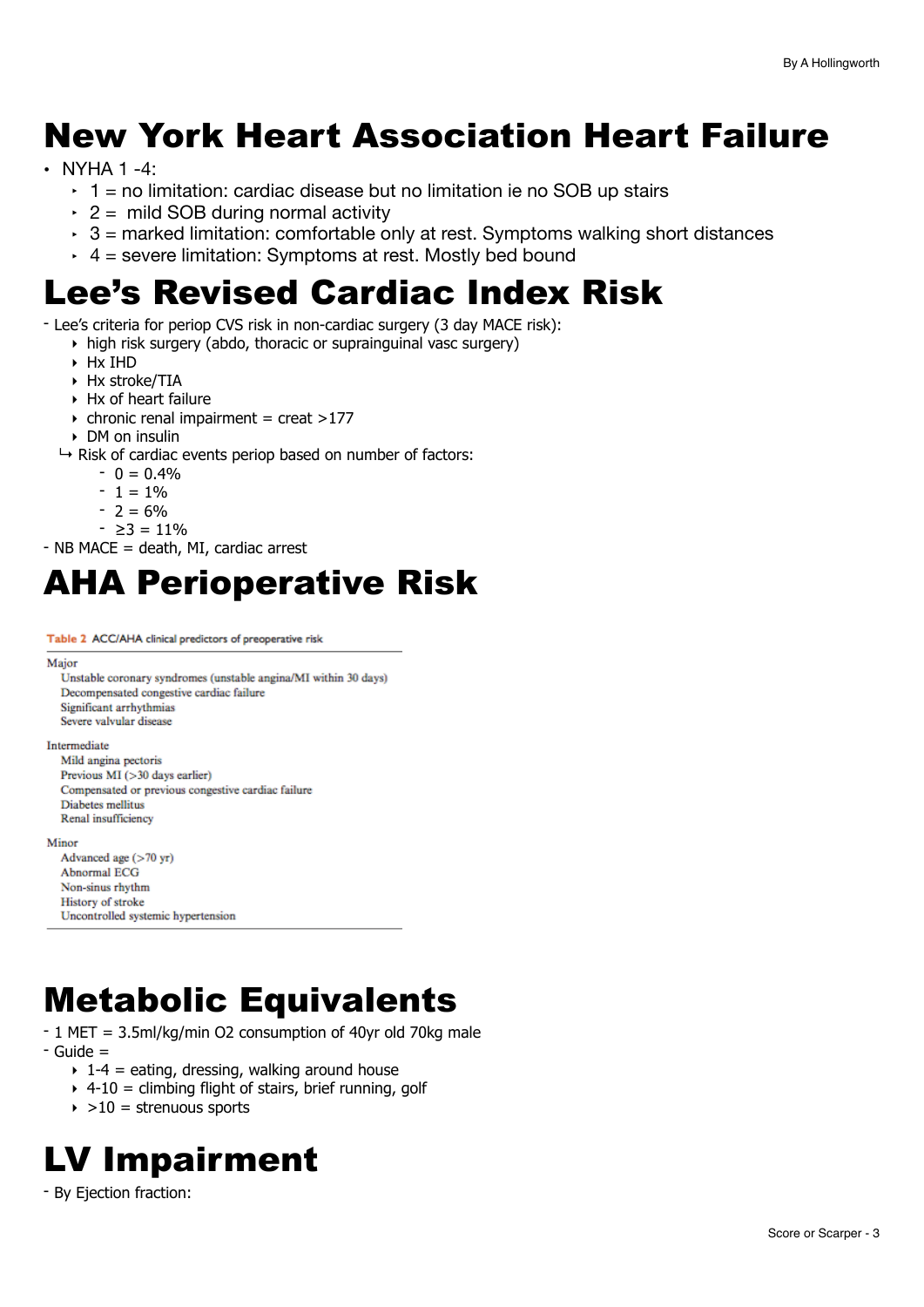- $\rightarrow$  40-50% = mild,
- $\rightarrow$  30-40% = mod,
- $\rightarrow$  <30% = severe

# <span id="page-3-0"></span>Hypertension

- grade on :

- $\blacktriangleright$  Level 1 up to 160/100
- $\blacktriangleright$  Level 2 up to 180/110
- $\triangleright$  Level 3 > 180/110

- evidence of end-organ damage?

- ‣ IHD,
- ‣ CVA,
- ‣ renal dysfunction,
- $\triangleright$  LVH,
- ‣ heart failure

# <span id="page-3-1"></span>Levine Murmur Classification

[>3 suggest haemodynamic consequences] - out of 6:

- $\rightarrow$  1 = careful listening for sometime
- $\rightarrow$  2 = faint but able to hear straight away
- $\rightarrow$  3 = loud but no thrill
- $\rightarrow$  4 = loud with thrill
- $\rightarrow$  5 = (as 4) & can hear with rim of stethoscope
- $6 = (as 4)$  & can hear without a stethoscope

# <span id="page-3-2"></span>Valvular Disease

### Aortic Stenosis

Table 1 Grading of AS in adults. BSA, body surface area

|                                                                       | Normal    | Mild      | Moderate     | Severe    |
|-----------------------------------------------------------------------|-----------|-----------|--------------|-----------|
| Aortic jet velocity (m s <sup>-1</sup> )<br>Peak gradient (mm Hg)     | -2<br><10 | <3<br><40 | $40 - 65$    | >4<br>>65 |
| Mean gradient (mm Hg)                                                 | - 5       | < 25      | $25 - 40$    | >40       |
| Valve area (cm <sup>2</sup> )                                         | $3 - 4$   | >1.5      | $1.0 - 1.5$  | <1.0      |
| Valve area indexed (cm <sup>2</sup> m <sup><math>-2</math></sup> BSA) |           | >0.85     | $0.6 - 0.85$ | < 0.6     |
|                                                                       |           |           |              |           |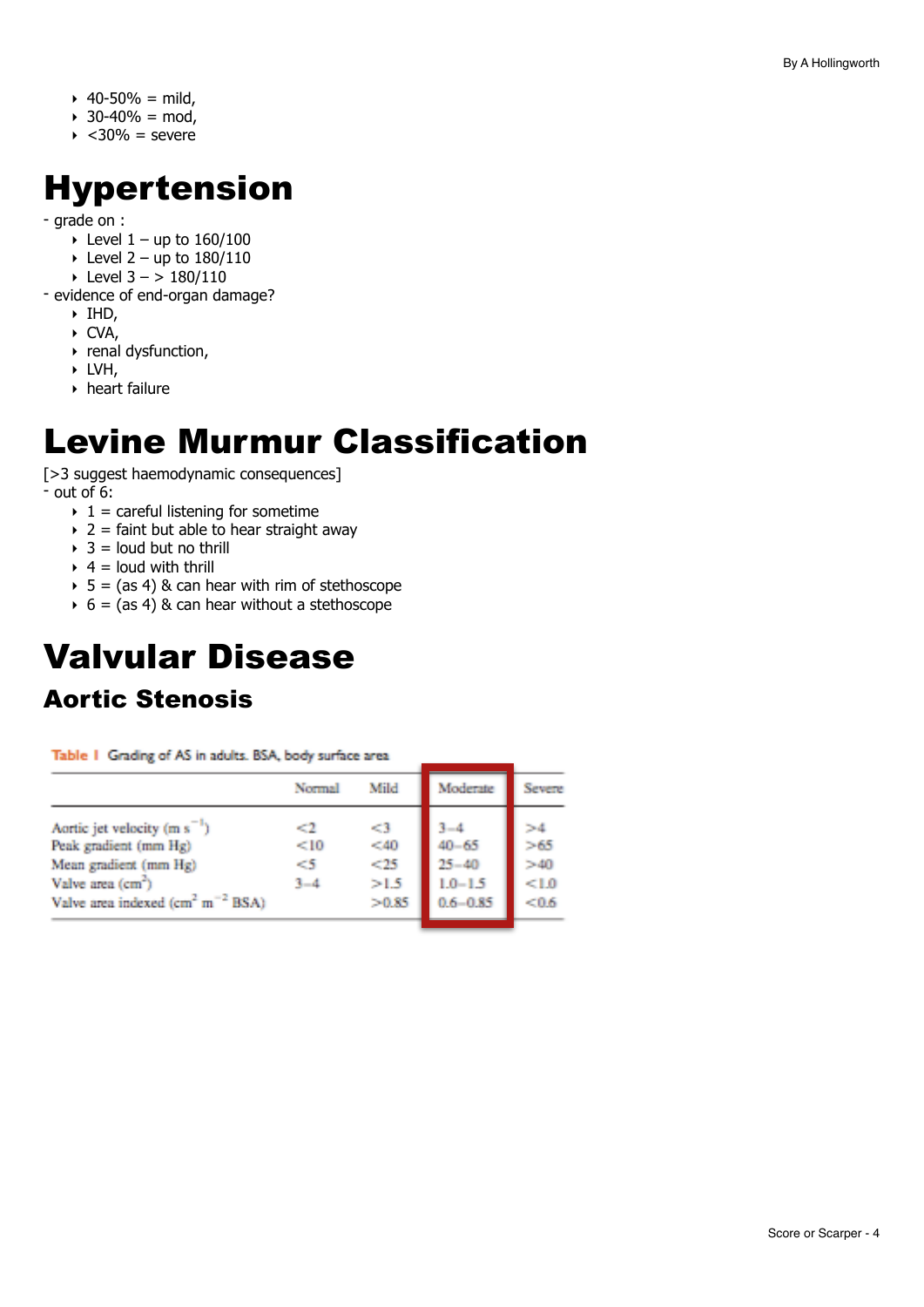### Mitral Stenosis

- valve areas similar to AS (normal is a bit bigger) 4…2…1

|                      | <b>Norm</b> | <b>Mild</b> | <b>Mod</b> | <b>Severe</b> |
|----------------------|-------------|-------------|------------|---------------|
| <b>Mean Gradient</b> |             |             | $5 - 10$   | >10           |
| Valve Area cm2       | $4-6$       | >1.5        | $1.5 - 1$  |               |
| <b>Peak Pressure</b> |             | <30         | 30-50      | >50           |

### Aortic Regurgitation

- severity is assessed by ECHO & colour flow doppler:
	- $\rightarrow$  apical 5CV (5th chamber = aortic root)
	- ‣ criteria for severe:
		- jet width >60% at cusp level
		- >7mm width
		- flow reversal in descending thoracic aorta

### Mitral Regurgitation

- severity relates:
	- ‣ regurgitant fraction:
		- **severe** MR = regurg jet fills **LA >8cm2**
		- **mild** MR = regurg jet fills LA **<4cm2**
	- ‣ PAP
		- chronic significant MR = ↑ed PAP

### Right Sided Valve Disease

- Severe Tricuspid stenosis = valve area <1cm2
- Severe tricuspid regurg:
	- ‣ vena contracta >0.7cm
	- ‣ Systolic flow reversal in hepatic veins
- Severe pulmon regurg:
	- ‣ colour jet fills outflow tract
- Severe pulmon stenosis:
	- ‣ Velocity >4m/s
	- ‣ peak gradient >60mmHg

## <span id="page-4-0"></span>Pulmonary Hypertension

(measured at rest)

|               | <b>Mean</b> | <b>SBP</b> | <b>DBP</b> |
|---------------|-------------|------------|------------|
| Mild          | 25-40       | $30 - 50$  | $20 - 25$  |
| Mod           | 40-55       | $50 - 70$  | $25 - 35$  |
| <b>Severe</b> | $>55$       | 70-110     | $35 - 45$  |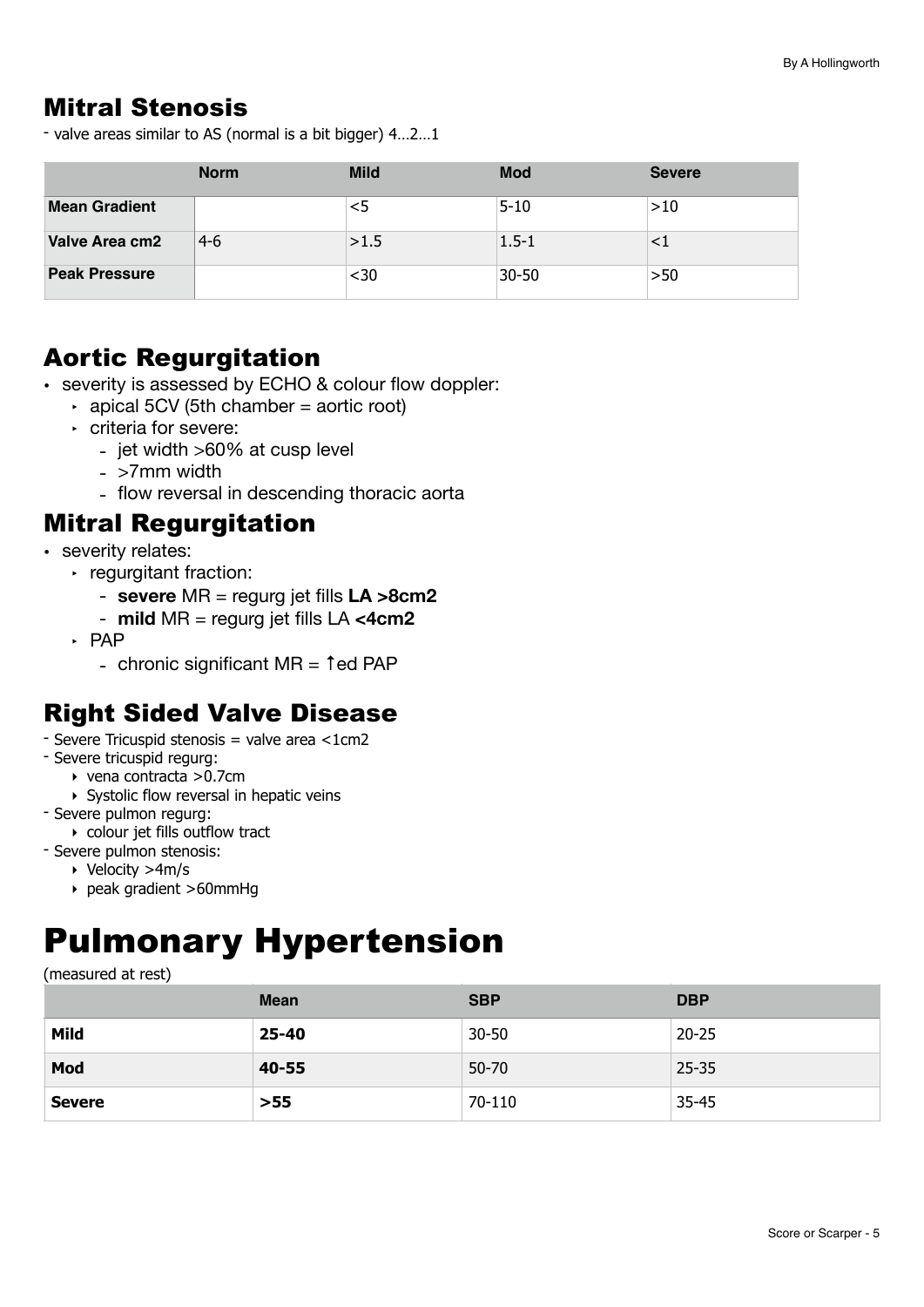### <span id="page-5-0"></span>Endocarditis

• Diagnosis by Duke criteria (2 major or 1 major 3 minor or 5 minor)

 $\rightarrow$  low sensitivity & cannot be used if culture -ve or if IE of foreign implant or R side of heart • Major

- $\cdot$  Positive blood culture with typical organisms
- $\cdot$  Evidence of endocardial involvement with positive echocardiogram
- Minor
	- ‣ Predisposing factor: known cardiac lesion, recreational drugs injection
	- $\cdot$  Fever  $>38$
	- ‣ Evidence of embolism
	- ‣ Immunological problems: glomerulonephritis, osler's nodes
	- ‣ Positive blood culture (atypical)

# <span id="page-5-1"></span>Pulmonary Embolism

- Score severity:

 $\cdot$  Minor = <30% obstruction & no RV dysfunction:

- non specific symptoms
- anticoag
- $\cdot$  Moderate = 30-50% obstruction, normal bp BUT RV dysfunction
	- ↑HR, ↑RR, haemoptysis
	- thrombolysis
- Massive  $=$  >50% obstruction with severe RV failure  $+/-$  haemodynamic collapse:
	- embolectomy or thrombolysis

## <span id="page-5-2"></span>ABCD2 Score

- $= 2$  day stroke risk
- Risk stratified on score:
	- $\triangle$  Age  $>60$
	- $\rightarrow$  Bp >140/90
	- ‣ Clinical
		- speech  $= 1$  point
		- limb mm weakness = 2 point
	- ‣ Duration
		- $-10-60$  min = 1 point
		- $-$  >60min = 2 point
- ‣ Diabetes
- max 7 points :
	- $\rightarrow$  1-3 = 1% risk
	- $+ 4 5 = 4%$  risk
	- $6 7 = 7\%$  risk

# <span id="page-5-3"></span>CHADS VASC

- CHADS2 to calculate annual stroke risk:

- $\rightarrow$  heart failure = 1
- $\triangleright$  HTN = 1
- ‣ Age
	- 65-74 = 1
	- $-$  >75 = 2
- ‣ DM
- $\rightarrow$  prior TIA/stoke = 2 points
- $\rightarrow$  female = 1
- $\rightarrow$  Vasc = any of: periph arterial disease, prev MI, aortic plaque = 1

- scores:

 $\rightarrow$  0 = low risk  $\rightarrow$  no anti-coat consider aspirin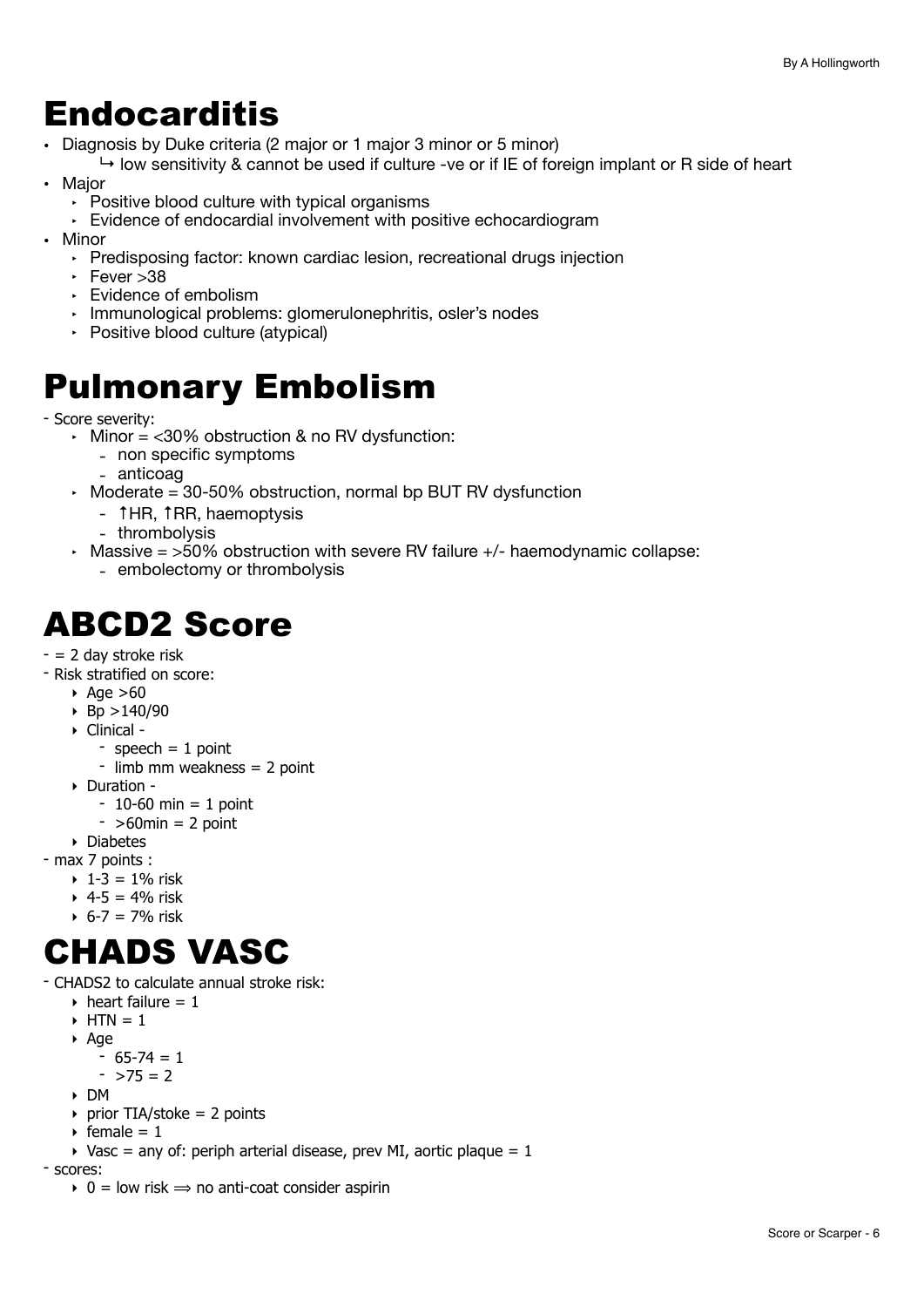- $\rightarrow$  1 = mod risk  $\rightarrow$  aspirin/warf
- $\rightarrow$   $\geq$  2 = mod/high risk  $\Rightarrow$  warfarin or NOAC
- yearly incidence of stoke based on score:
	- $\cdot$  0 = 2%; 1 = 3%, 2 = 4%, 3 = 6%, 4 = 8.5%, 5 = 12.5%, 6 = 18%

# <span id="page-6-0"></span>HASBLED SCORE

- defines patient risk of bleeding

- HAS-BLED score = 1 point for each:
	- ‣ H ypertension
	- ‣ A bnormal liver or renal function
	- $\triangleright$  S troke
	- ‣ B leeding history
	- ‣ L abile INR
	- ‣ E lderly >65yrs
	- ‣ Drugs ie aspirin, NSAIDs, alcohol

- score

- $\rightarrow$  0 = low risk
- $\rightarrow$  1-2 = standard
- $\rightarrow$  ≥3 = high risk

# <span id="page-6-1"></span>Surgical Bleeding Risk

### **HIGH RISK**

- major procedures involving airway, joints, head and neck and body cavities

- neurosurgery, orthopaedic, plastic and opthalmological procedures
- must stop warf 5d prior to surgery
- dont re-start LMWH or warf until 48hrs post procedure if high risk of bleeding

### **LOW RISK**

- =
	- ‣ minor dental procedure
	- ‣ superficial, skin and subcutaneous surgery
- can proceed with no change to oral anticoagulants

# <span id="page-6-2"></span>Child Pugh Score

| <b>Child-Pugh:</b><br>Mortality @ 1yr | < 5%      | $5 - 50%$   | >50%    |
|---------------------------------------|-----------|-------------|---------|
| Bilirubin(mol/L)                      | $25$      | $25 - 40$   | >40     |
| Albumin (g/L)                         | >35       | $30 - 35$   | $30$    |
| Ascities                              | none      | moderate    | marked  |
| <b>Nutrition</b>                      | excellent | qood        | poor    |
| <b>INR</b>                            | <1.7      | $1.7 - 2.3$ | >2.3    |
| Encephalopathy                        | grade 0   | $1 - 2$     | $3 - 4$ |

# <span id="page-6-3"></span>Hepatic Encephalopathy

### Box 7.1 Grades of hepatic encephalopathy

| Grade o   | Alert and orientated           |
|-----------|--------------------------------|
| Grade I   | Drowsy and orientated          |
| Grade II  | Drowsy and disorientated       |
| Grade III | Rousable stupor, restlessness  |
| Grade IV  | Coma-unresponsive to deep pain |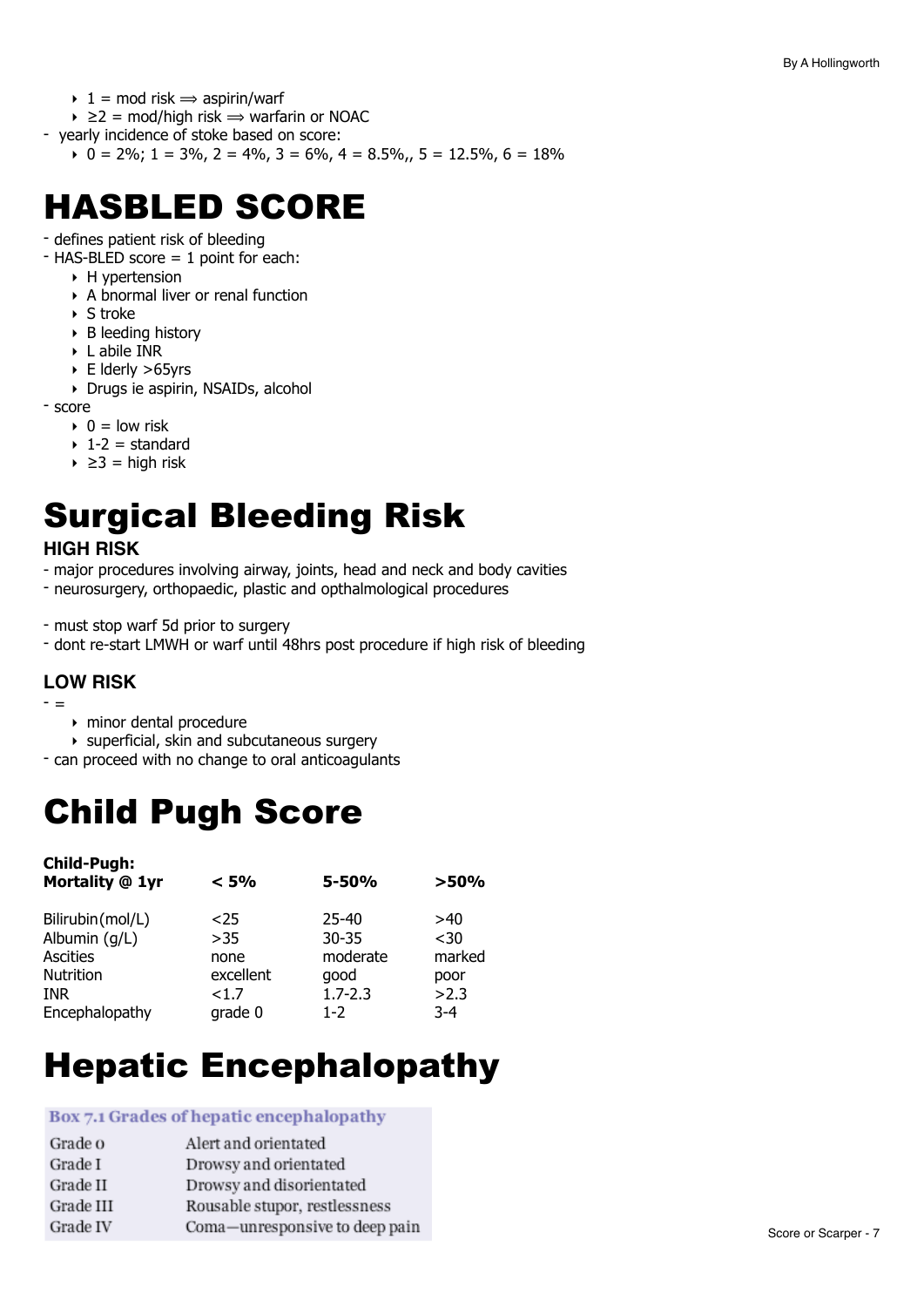# <span id="page-7-0"></span>Roizen's Classification of Dyspnoea

### **Roizen's Classification of Dysnoea:**

- 0 walk @ normal pace on level ground
- $I$  walk as far as I like, provided I can take my time
- II specific street block limitation
- III around home only
- IV breathless @ rest
- $\rightarrow$   $\geq$  grade 2 should prompt for further investigation

## <span id="page-7-1"></span>Asthma Severity

- mild (PEFR >80% predicted & min symptoms):
	- ‣ just continue routine meds
	- $\rightarrow$  give short acting  $\beta$  agonisr prior to surgery
- moderate (PEFR 50-80%):
	- $\rightarrow$  add inhaled corticosteroid to routine  $\beta$  agonists 1/52 prior to op
- severe (<50% & >20% diurnal variation):
	- ‣ consider course of preoperative steroids (prednisone 40mg OD for 7/7
	- ‣ resp physician review

## <span id="page-7-2"></span>GOLD Criteria for COPD

- All PFTs must have FEv1<FVC <0.7 ie fix with obstructive problem:

|         | <b>Severity</b> | FEV <sub>1</sub> |
|---------|-----------------|------------------|
| Stage 1 | Mild            | $>80\%$          |
| Stage 2 | Mod             | 50-80%           |
| Stage 3 | Severe          | 30-50%           |
| Stage 4 | Very Severe     | $<$ 30%          |

# <span id="page-7-3"></span>ASA

- = physical status classification system for assessing fitness for surgery
- Does include current illness
	- $\rightarrow$  1 = health, no systemic disease
	- $\rightarrow$  2 = mild to mod systemic disease
	- $\rightarrow$  3 = severe systemic disease  $\Rightarrow$  functional limitation
	- $\rightarrow$  4 = severe systemic disease which constant threat to life
	- $\rightarrow$  5 = moribund no expected to survive  $+/-$  operation
	- $6 = DBD$  for harvesting
	- $\triangleright$  E = non elective cases

# <span id="page-7-4"></span>Wilson Score

- Used to predict difficult intubations
- Each factor subjectively scored 0-2 (normal  $\Rightarrow$  abnormal):
	- ‣ Weight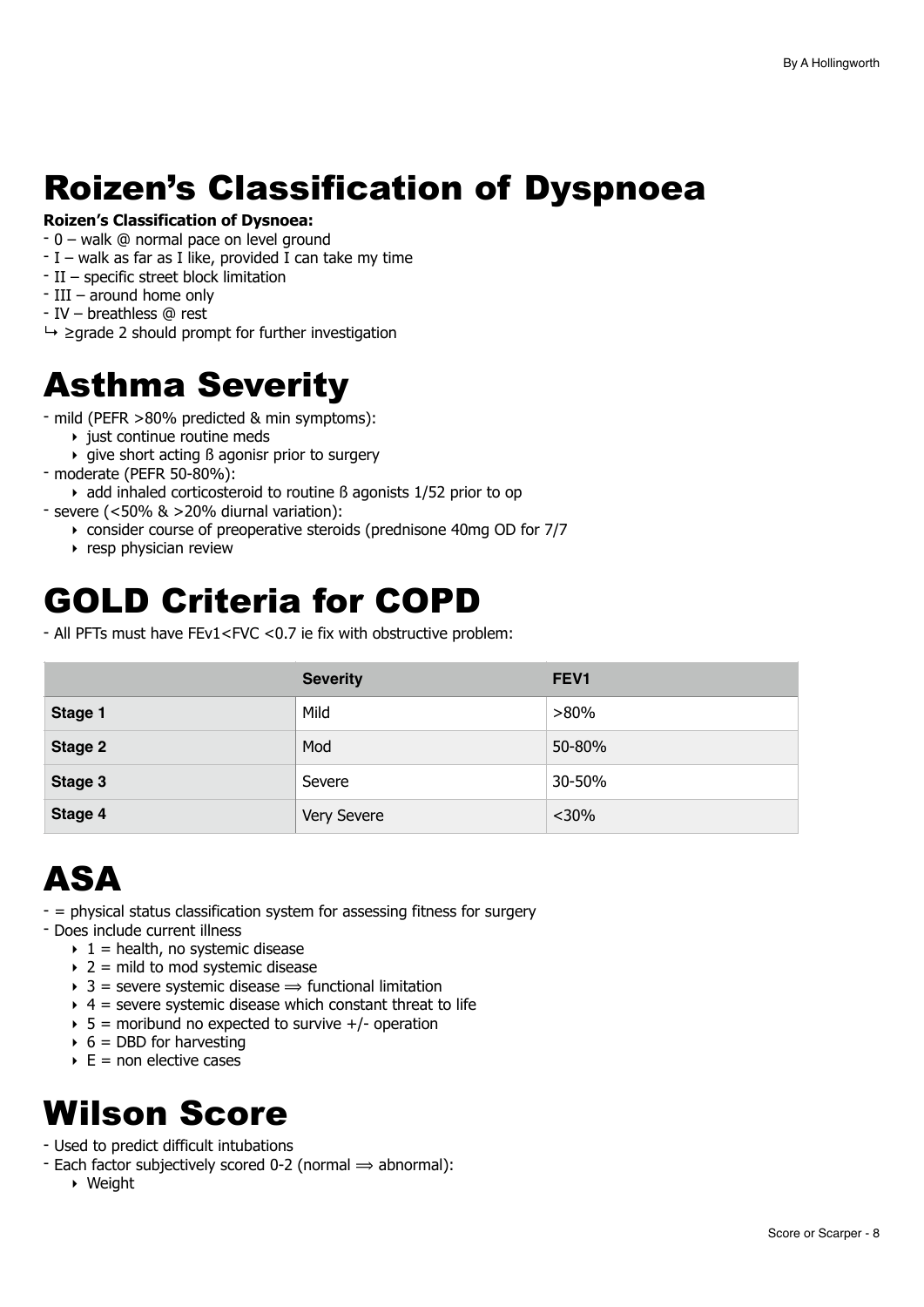- ‣ Upper C spine AROM
- ‣ Jaw movement
- ‣ Receeding mandible
- ‣ Protruding upper teeth

- ≥2 ≈ 75% difficult intubations (false positive 12%)

## <span id="page-8-0"></span>Brice Questionnaire

- 5 standard questions:
	- ‣ Last thing remember prior to going to sleep
	- ‣ First thing remember when you woke up
	- ‣ Any dreams or experiences while you were sleeping
	- ‣ Worst thing about operation
	- ▶ Second worst thing about operation

# <span id="page-8-1"></span>Haemorrhagic Shock

- key is RR is earliest most sensitive sign

|              | % blood loss | <b>RR</b> | <b>Pulse</b> | <b>SBP</b>  | Cap refill   | <b>Mental State</b> |
|--------------|--------------|-----------|--------------|-------------|--------------|---------------------|
|              | $<$ 15       | 14-20     | 90-100       | <b>Norm</b> | Norm         | Alert               |
| $\mathbf{2}$ | 15-30        | $20 - 30$ | 100-120      | <b>Norm</b> | $>2$ sec     | Anxious             |
| 3            | $30 - 40$    | $30 - 40$ | >120         |             | $>2$ sec     | <b>Drowsy</b>       |
| 4            | >40          | >40       | >120         | ↓↓          | Undetectable | Confused            |

# <span id="page-8-2"></span>**Dissections**

- Stanford:

- $\triangleright$  A = arch & ascending
- $\rightarrow$  B = distal aorta to R brachio-cephalic
- De Bakey:
	- $\triangleright$  I = arch & distal
	- $\triangleright$  II = confined to ascending aorta
	- $\triangleright$  III = originates in descending
- A & I & II = surgical management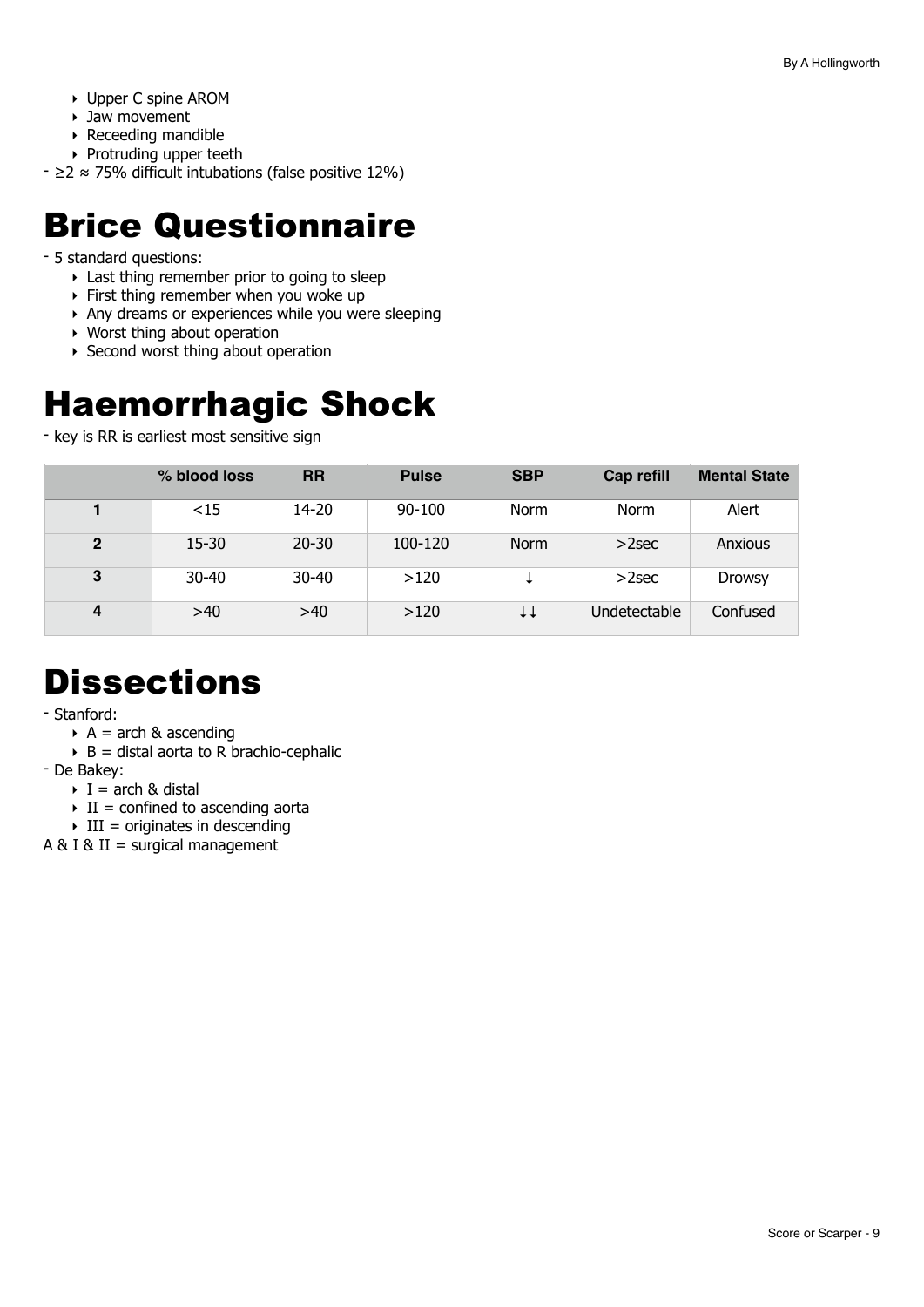# <span id="page-9-0"></span>Autonomic Neuropathy

- Postural drop SBP >20mmHg

- Variability of HR >10 during respiration cycle

## <span id="page-9-1"></span>WFNS Subarachnoid Haemorrhage

**Table 16.2** World Federation of Neurosurgeons grading of subarachnoid haemorrhage

| Grade | GCS (see $\bigcirc$ ) p. 852) | Motor deficit |
|-------|-------------------------------|---------------|
|       | 15                            |               |
|       | $13 - 14$                     |               |
|       | $13 - 14$                     |               |
|       | $7 - 12$                      |               |
|       |                               |               |

# <span id="page-9-2"></span>Myasthenia Gravis

#### - Severity class:

- $\rightarrow$  1 = eve symptoms only
- $\rightarrow$  2 = eye + mild weakness of another muscle
- $\rightarrow$  3 = eye + moderate weakness of another muscle
- $\rightarrow$  4 = eve + severe weakness
- $\rightarrow$  5 = intubation needed
- $\rightarrow$  grade 2 4 have subcategories:
	- $-$  a = predominantly limb of axial muscles
	- $-b =$  bulbar or resp mm's

- Predictors of need for post op ventilation:

- ‣ major body cavity surgery
- $\rightarrow$  duration of disease ( $> 6$  years)
- ‣ history of chronic respiratory disease
- ‣ dose requirements of >750mg/day
- ‣ preoperative VC of <3L

# <span id="page-9-3"></span>Burns Referral Criteria

SPAM

| S ize              | P erson         | A rea               | M echanism          |
|--------------------|-----------------|---------------------|---------------------|
| $>10\%$ adult      | <b>PMH</b>      | Face/hands/perineum | Chemical/Electrical |
| $>5\%$ child       | Pregnancy       | Circumferential     | Major Trauma        |
| >5% full thickness | Extremes of age | Inhalational        | NAI                 |